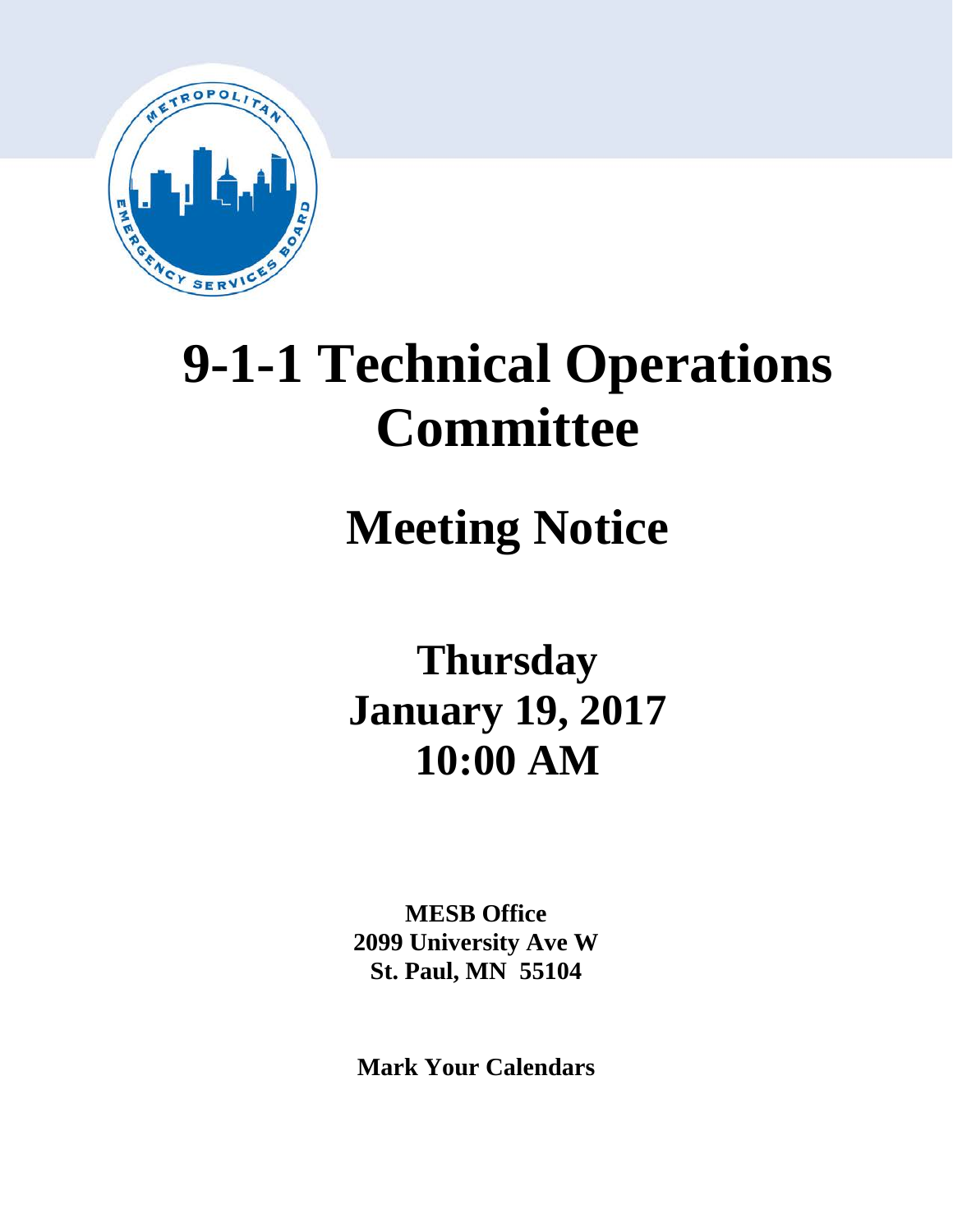## **Metropolitan Emergency Services Board**

## **9-1-1 Technical Operations Committee Tentative Agenda January 19, 2017**

## 1. Call to Order

2. Approval of Minutes / Agenda

## 3. Action Items

- a. Selection of a PSAP to serve as the Regional Text-to-911 PSAP
- b. Review Committee Membership and Governing Body Appointments

## 4. Unfinished Business

- a. Next Generation 9-1-1
	- i. State 9-1-1 Program 9-1-1 Services Contract Update
	- ii. Text-to-9-1-1 implementation
	- iii. Firewall implementation
- b. PSAP Operations Round Table Work Group
	- i. Designated Regional Text-to-9-1-1 Call Handling Procedures
	- ii. Training Standard Implementation Guide
	- iii. Training Standard Skills Verification Process
- c. PSAP Notification Process
	- i. Emergency Alert Email Address for Each Metro PSAP (see attached draft requirements)

## 5. Pending Business

a. SECB Grant Process

## 6. Reports

- a. Wireless Issues (see attached)
	- i. Wireless Work Group
- b. GIS Issues (see attached)
- c. Data Issues (see attached)
- **7.** Adjourn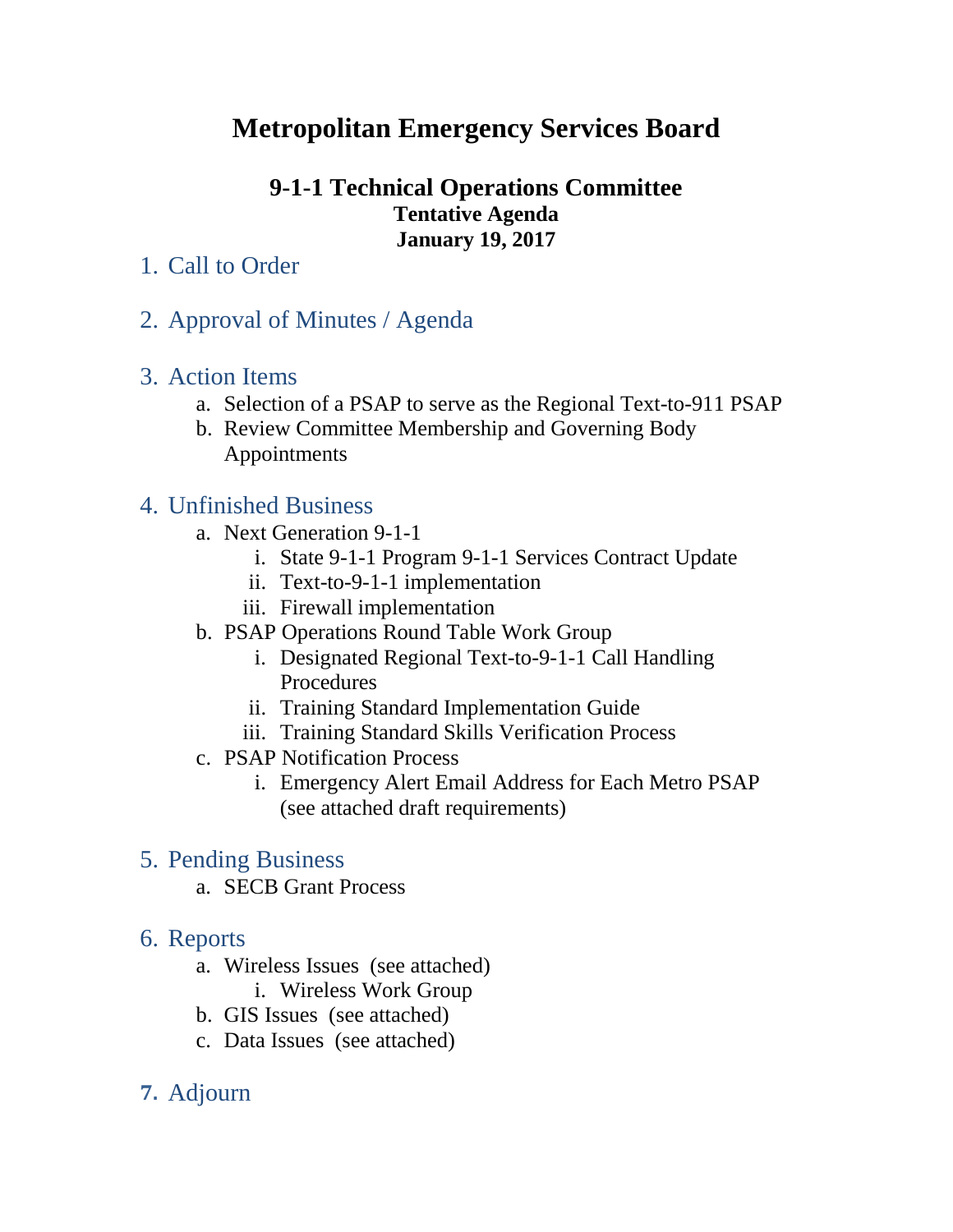#### **Metropolitan Emergency Services Board**

#### **9-1-1 Technical Operations Committee Draft Meeting Minutes November, 2017**

#### **Committee Members**

| $\boldsymbol{\mathrm{X}}$ | Nancie Pass, Ramsey (Chair)   | X | Kathy Hughes, Hennepin       |
|---------------------------|-------------------------------|---|------------------------------|
| X                         | Bob Dowd, Isanti (Vice-Chair) |   | Lisa Lovering, Isanti        |
| X                         | Val Sprynczynatyk, Anoka      |   | Heather Hunt, Minneapolis    |
| X                         | Mike Utecht, Bloomington PD   |   | Jonathan Rasch, Ramsey       |
| X                         | Tim Walsh, Carver             |   | Ken Dvorak, Scott            |
| X                         | Jon Eckel, Chisago            | Χ | Darlene Pankonie, Washington |
| X                         | Cheryl Pritzlaff, Dakota      |   | Doug Anschutz, Washington    |
|                           |                               |   |                              |

### **Alternates**

| Susan Bowler, Carver         |   | Kyle Blum, Anoka                 |
|------------------------------|---|----------------------------------|
| Troy Ruby, Dakota            | X | Christine McPherson, Minneapolis |
| Jeff Schlumpberger, Hennepin |   | Denise O'Leary, Ramsey           |
| Deb Paige, Carver            |   | Bob Shogren, Isanti              |
| Angie Iverson, Scott         |   |                                  |

#### **Others Attending**

Marcia Broman, MESB Jill Rohret, MESB Troy Tretter, MESB

Pete Eggimann, MESB Jake Jacobson, CenturyLink<br>Martha Ziese, MESB Matthew Hoffer, CenturyLin Matthew Hoffer, CenturyLink Chuck Haneca, North Memorial Tony Martin, Edina Chris Kummer, MAC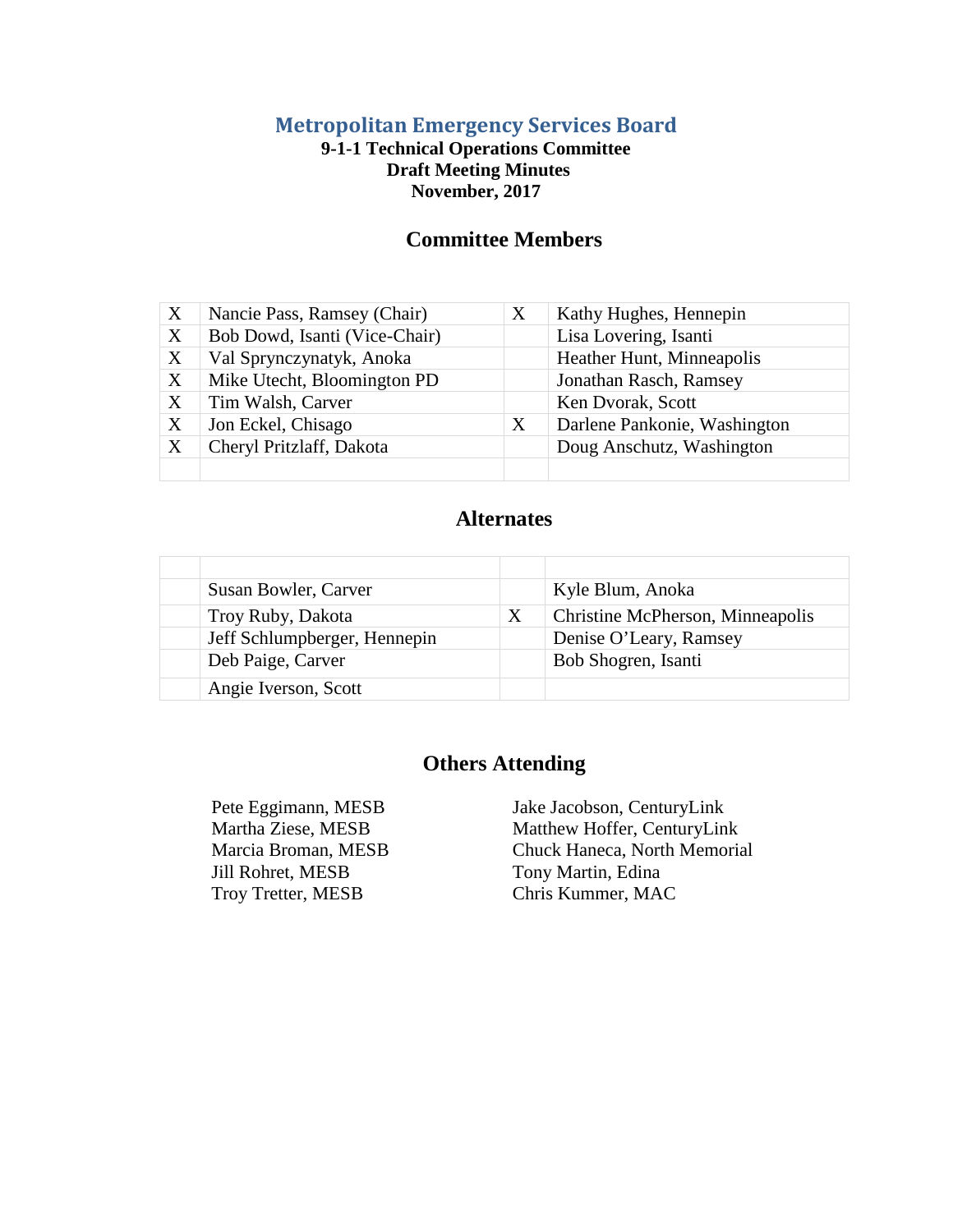## 1. Call to Order

Nancie Pass called the meeting to order at 10:03. Nancie asked those in attendance to introduce themselves.

## 2. Approval of Minutes / Agenda

*Motion to approve the draft October 15, 2016 Minutes as distributed. (Sprynczynatyk/Dowd) Approved*

*Motion to approve the agenda for today's meeting. (Sprynczynatyk/Dowd) Approved*

## 3. Action Items

a. Selection of a PSAP to serve as the Regional Text-to-911 PSAP

The committee members raised a number of questions. Some of the questions could not be addressed directly because the 9-1-1 Service Provider contract is not yet signed. Some of the questions included:

- Will the designated regional PSAP charge anything for the service? (taking text messages on behalf of another PSAP)
- Will the designated regional PSAP have the resources they need to actually handle the call? (e.g. accurate regional map/GIS information)
- Has the state developed an implementation timeline?
- Can we transfer text messages between VIPERs and VESTAs?
- Have the regional PSAPs been decided upon in the other regions?
- Have the expectations for the designated regional PSAP been identified or documented?

Pete asked that members send their questions to him to pass on to the state.

*Motion made that the Hennepin County PSAP will be designated as the tentative designated PSAP for Text to 9-1-1, with the provision that no text will be delivered until questions from this TOC are answered. (Eckel/Sprynczynatyk). Approved.*

### b. Review Committee Membership and Governing Body Appointments

Pete asked members to review the membership table at the top of the minutes page for accuracy. If there have been changes in representation, Pete asked that the members have their county board approve a new resolution that names the appointed TOC members and their designated alternates for 2017. These types of appointments are typically made at the first board meeting in January. The MESB needs a copy of the resolution for their files.

## 4. Unfinished Business

a. 911 Services RFP / Contract

Pete reported that the contract is expected to be signed in December.

b. PSAP Operations Roundtable Work Group

i. Minimum Training Standard for Telecommunicators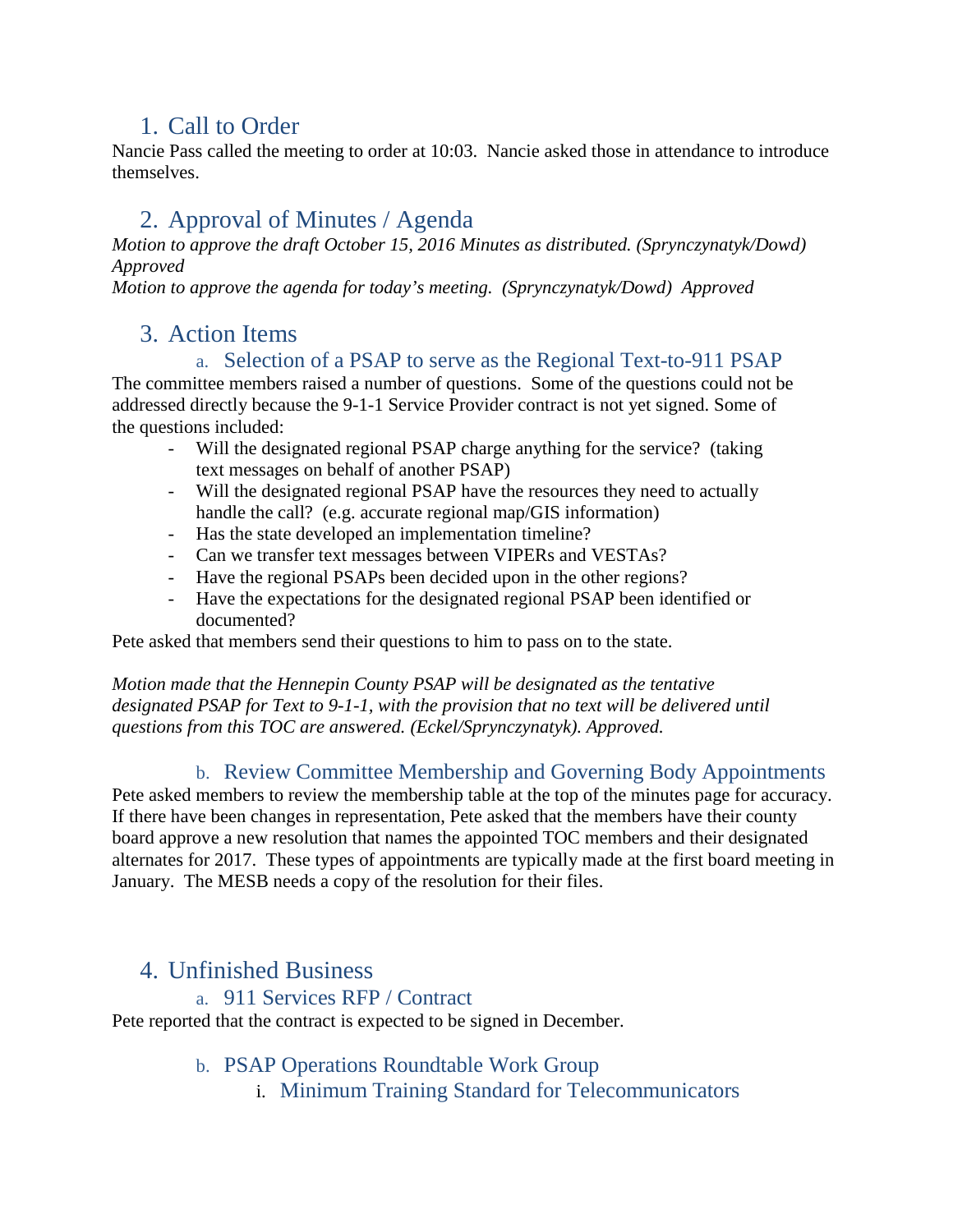Pete reported that the Board had approved the standard and that a copy had been distributed to the metro PSAP managers.

ii. Training Standard Implementation Guide Heidi has some volunteers to work on the guide.

iii. Training Standard Skills Verification Process This will be worked after the Implementation Guide work is complete.

### c. Storm / Natural Disaster Procedures

Christine McPherson said that during a storm other PSAPs were getting Minneapolis' wireless calls. She asked if there could be some type of storm protocol training? Cheryl will take this to the Roundtable for some of their operational thoughts. What is a better way to handle the METCOM type calls during a high volume time if it is a non-urgent call? Could the MESB reach out to the carriers? Pete told the committee that when the wireless networks are congested, cell phones will utilize any neighboring towers that are not congested, and that those neighboring towers may be programed to route to a different PSAP. Geo spatial routing, regardless of which tower is handling the call would be the long term answer, depending on the affected PSAP's overflow routing options.

## 5. Pending Business

### a. SECB Grant Process

The MESB Board approved the grant proposals as submitted and will apply for it. No process or dollar amount is known yet. Troy Tretter will assist in this process also.

## b. PSAP Notification Process

Pete explained at the October meeting that the MESB is looking for a new method of notifying PSAPs in the event there is a problem with the 911 system. The current notification process relies on the use of the CJIS message system which requires CenturyLink to notify the Hennepin Co. PSAP, provide the message text verbally to the on-duty supervisor, and ask that a CJIS message be sent to the G911 group. This method is slow, includes a risk of error in verbally relaying the message content, and has had mixed results in PSAPs acknowledging receipt of the message during the quarterly testing.

Several committee members suggested possibly using any one of the PSAP's community notification systems. Jon Eckel volunteered to work with Pete to develop a recommendation on how utilizing the notification system could work.

## 6. Reports

### a. Wireless Issues (written report attached)

(No questions or additions regarding the written report from the committee)

### b. GIS Issues (written report attached)

(No questions or additions regarding the written report from the committee)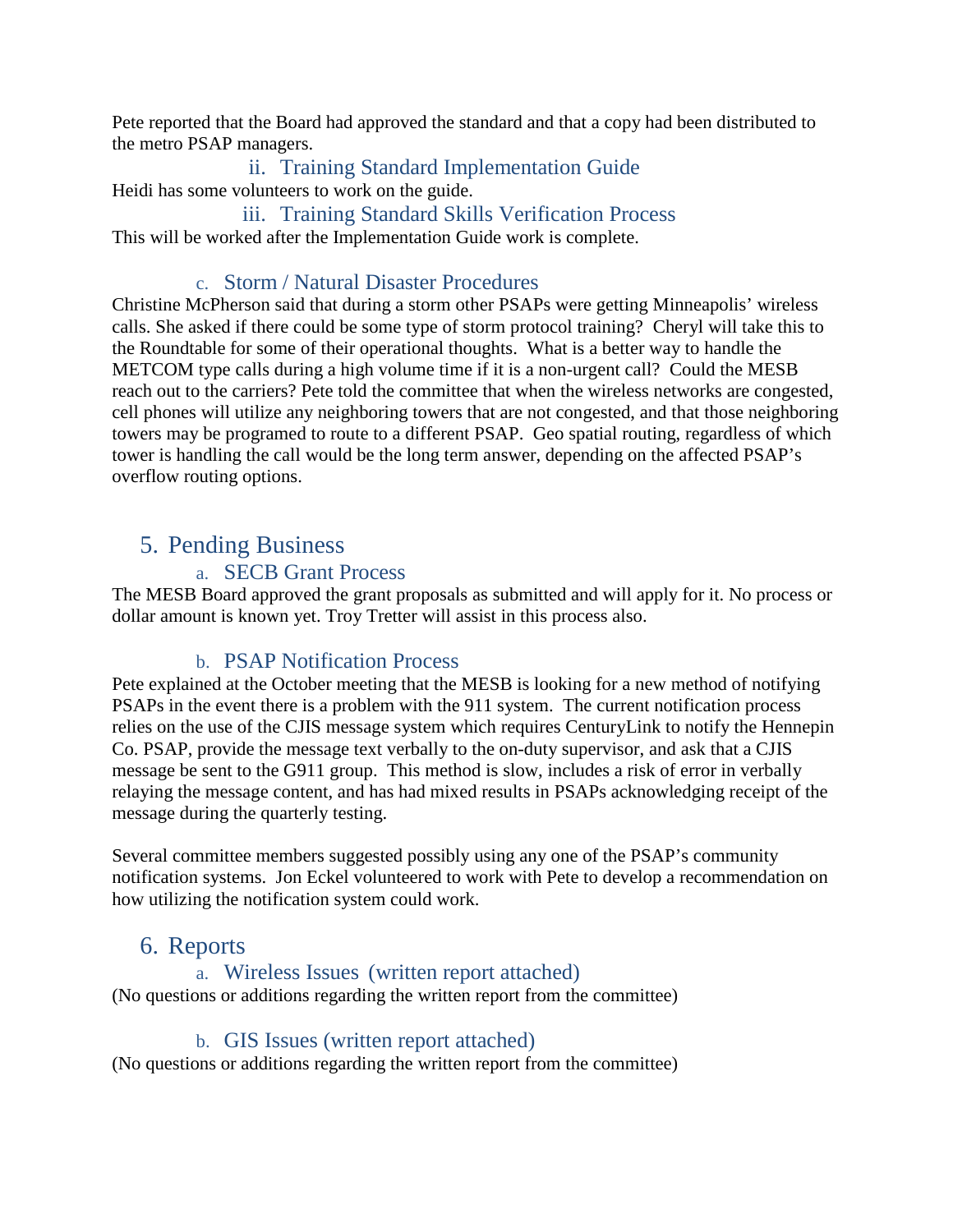#### c. Data Issues (written report attached)

(No questions or additions regarding the written report from the committee)

Bob Dowd thanked Marcia for the presentation she provided to the Isanti Co. policy makers. He thought it was very helpful in explaining the need for the appropriate GIS information.

*Motion made to cancel the December meeting. (Hughes / Pankonie) Approved.* 

*Call to adjourn (Hughes / Pankonie)*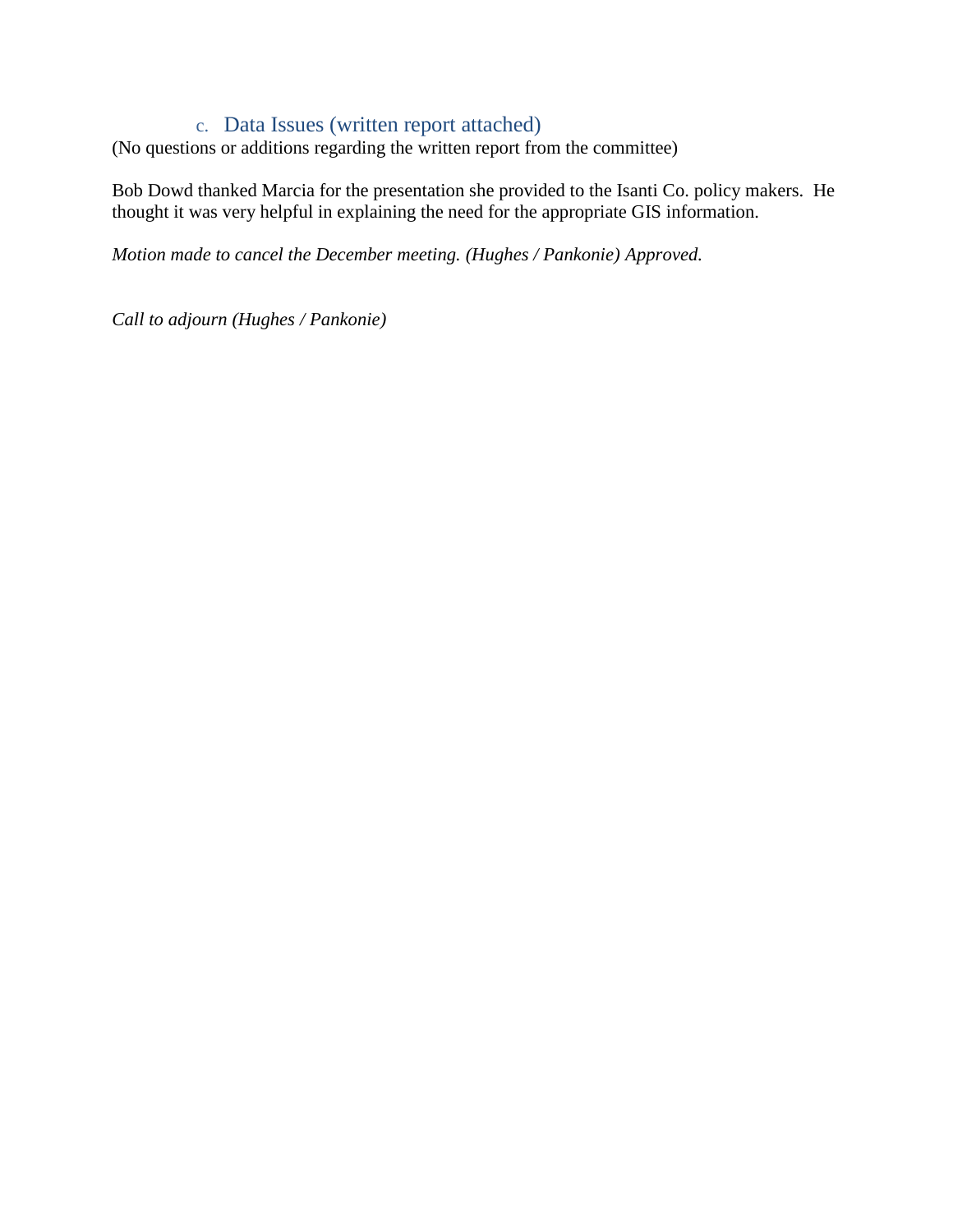## Technical Operations Committee *9-1-1 Database Update – 1/19/2017*

#### Metropolitan Emergency Services Board

2099 University Avenue St. Paul, MN 55102 Web: www.mn-mesb.org

- 1. MSAG/GIS Synchronization Project work continues throughout the metro area with most PSAP areas actively involved.
	- a. Attached is a high-level summary of the data synchronization activity by PSAP that is currently underway in the metro area.
	- b. Highlights:
		- i. The Airport PSAP is working on getting MESB revised GIS data.
		- ii. Anoka County GIS is working on resolving several sets of errors: 1) address point errors from second round of ALI geocoding errors, and 2) Address ESN assignment errors.
		- iii. Bloomington PSAP and City GIS department are working on resolving their ALI geocoding errors.
		- iv. Carver County GIS department is finalizing the work on the first pass through their ALI geocoding errors.
		- v. Chisago County is working to add address points or update ALI for their remaining ALI geocoding address errors. They have prepared a first draft of their centerline in the MRCC schema format.
		- vi. Dakota County GIS is working on the remaining errors from the Address ESN/ESZ assignment validation. An overview of the project was provided to Tom Folie, the new DCC PSAP Director.
		- vii. Eden Prairie has resolved their ALI geocoding errors. MESB is in the process of submitted the associated telephone number change requests on behalf of the PSAP.
		- viii. Edina has finalized their street naming issues and will be involved with ALI geocoding in the next few weeks.
			- ix. Hennepin Co Sheriff's Office previously resolved their ALI geocoding errors and their County GIS department in process of making the necessary corrections to the county centerline and address points. When they are complete, MESB will re-run ALI geocoding for HCSO.
			- x. Isanti County centerline is being transformed into the MRCC standard and edgematched into the other metro counties. This centerline will be provided back to Geocomm, the Sheriff's Office GIS vendor, for maintenance. Isanti County will be part of the State grant application in order to provide them assistance with address point development.
			- xi. MECC MSAG postalization was postponed due to CAD issues and will now commence on January 18, 2017. Other data synchronization work (e.g. street name validations and ALI geocoding) for MECC and UMPD will commence after the MSAG postalization is complete.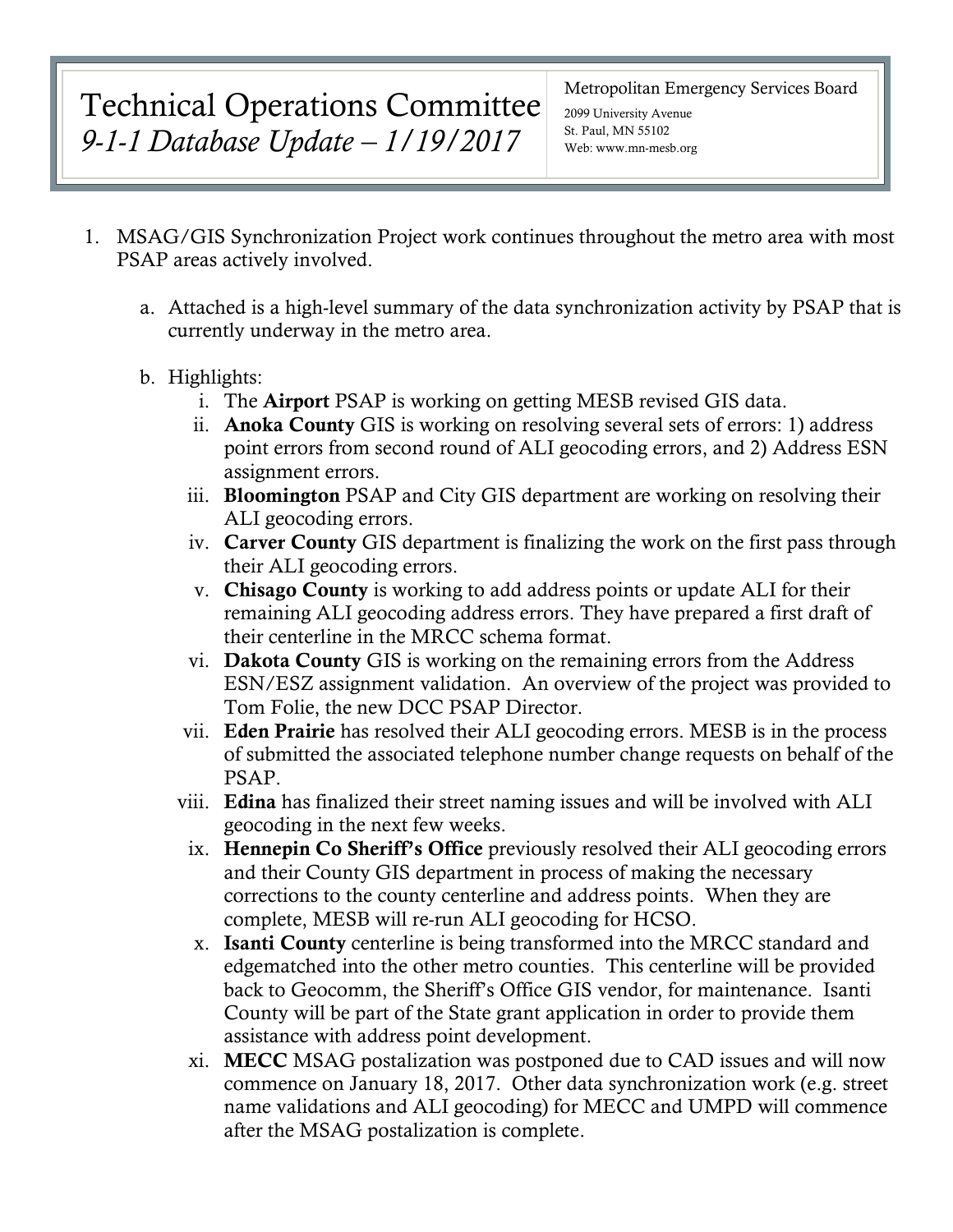- xii. Minnetonka is substantially complete at the city-level for now. Hennepin County GIS is working with its cities to make sure county GIS data reflects everything in the city data.
- xiii. Ramsey County is continuing some final work with Address ESN/ESZ assignment error resolutions (i.e. across 4 methods: MSAG-assigned ESN, centerline attribute ESN, address point ESN, and centerline geocoded (point-inpolygon) ESN).
- xiv. Saint Louis Park is substantially complete at the city-level for now. Hennepin County GIS is working with its cities to make sure county GIS data reflects everything in the city data.
- xv. Scott County GIS is resolving errors from the recent ALI geocoding that MESB performed for them.
- xvi. U of M made revisions to their Minneapolis campus ESZ boundary, resulting in MSAG changes that are currently being compiled for both U of M and MECC. MSAG postalization was postponed to 1/18/17, along with MECC, due to MECC CAD issues.
- xvii. White Bear Lake is substantially complete at the city-level for now.
- xviii. Washington County GIS is working through their ALI geocoding error resolutions. They will be included in the State grant application in order to gain assistance with their address point build-out.
- 2. Public release of the MRCC regional centerline, including public safety attributes, was delayed in November. The county GIS organizations are working through the remaining issues and will be meeting 1/91/17 to assess the status and define a new target date for public release.
- 3. The State of MN is working through the comments received from the second stakeholder review of the State's NG911 GIS Data Standard.
- 4. PSAPs are encouraged to report ALI Discrepancies on 911NET through their PSAP 911 Coordinator.
- 5. 1<sup>st</sup> quarter 2017 MSAGs were distributed to the PSAPs earlier in January.
- 6. PSAP ALI Audittrail reports also have been distributed.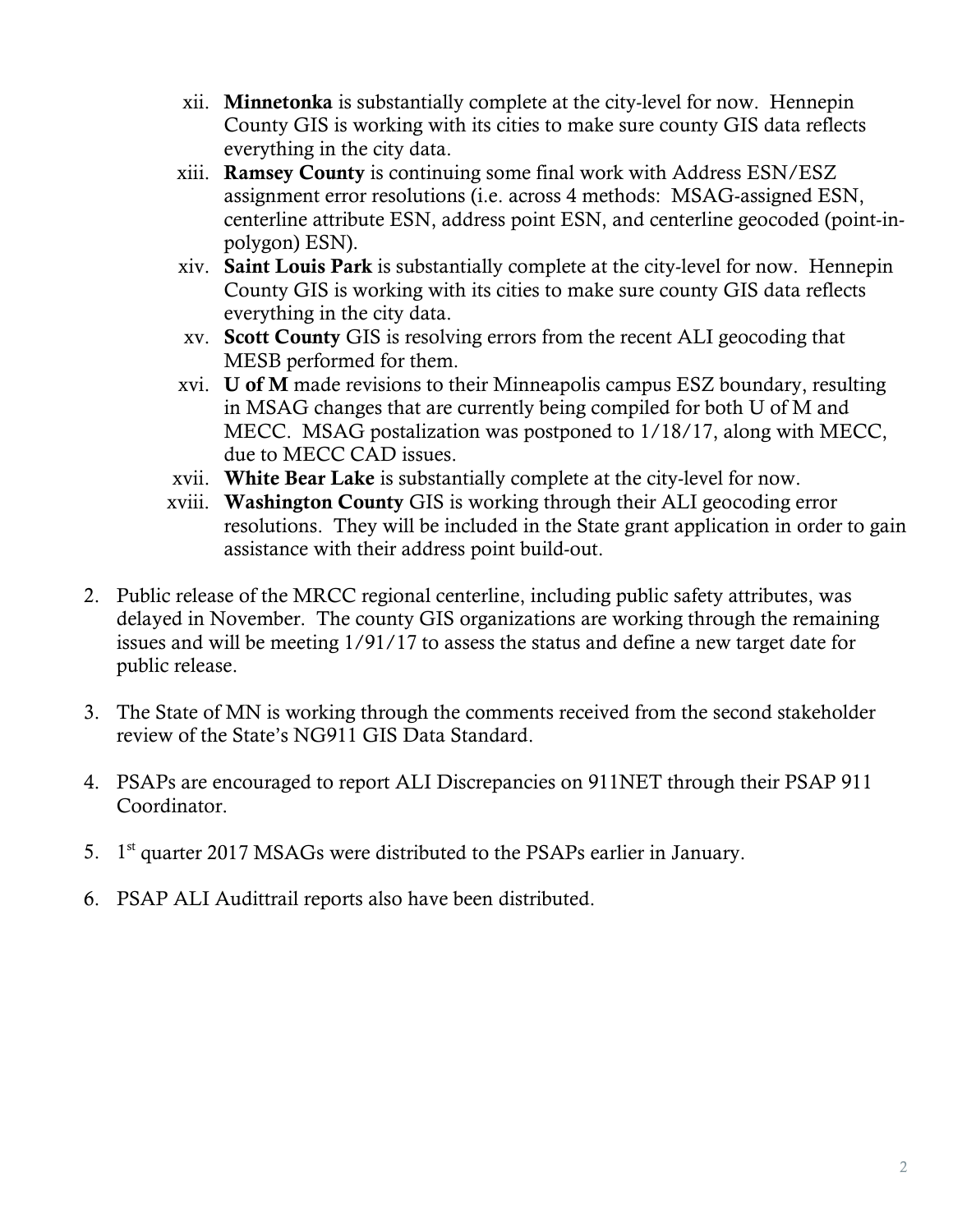| Summary of 9-1-1/GIS Data Preparation for NG9-1-1 (as of December 31, 2016) |                                |                                 |                                   |                          |                        |                                  |                                                         |                              |                                                 |                 |                                               |
|-----------------------------------------------------------------------------|--------------------------------|---------------------------------|-----------------------------------|--------------------------|------------------------|----------------------------------|---------------------------------------------------------|------------------------------|-------------------------------------------------|-----------------|-----------------------------------------------|
|                                                                             | 9-1-1/GIS Data Synchronization |                                 |                                   |                          |                        | <b>GIS Integration</b>           |                                                         |                              |                                                 |                 |                                               |
| <b>PSAP</b>                                                                 | ESZ<br>Validations             | Response<br>Area<br>Validations | <b>Street Name</b><br>Validations | Postalize<br><b>MSAG</b> | Address<br>Validations | <b>Address ESN</b><br>Validation | Integration to Integration to<br>Regional<br>Centerline | <b>Regional ESZ</b><br>Layer | Integration to<br>Regional<br>Address<br>Points | <b>GIS MSAG</b> | Integration to<br>Statewide SIF<br>& ECRF/LVF |
| Airport                                                                     | complete                       | na                              | complete                          | complete                 | active                 | not started                      | active                                                  | active                       | not started                                     | not started     | not started                                   |
| Anoka                                                                       | complete                       | complete                        | complete                          | complete                 | active                 | active                           | active                                                  | active                       | not started                                     | active          | not started                                   |
| Bloomington                                                                 | complete                       | na                              | complete                          | complete                 | active                 | not started                      | active                                                  | active                       | not started                                     | not started     | not started                                   |
| Carver                                                                      | complete                       | complete                        | complete                          | complete                 | active                 | not started                      | active                                                  | active                       | not started                                     | not started     | not started                                   |
| Chisago                                                                     | complete                       | complete                        | complete                          | complete                 | complete               | not started                      | active                                                  | active                       | not started                                     | active          | not started                                   |
| Dakota                                                                      | complete                       | complete                        | complete                          | complete                 | complete               | active                           | active                                                  | active                       | not started                                     | not started     | not started                                   |
| Eden Prairie                                                                | complete                       | na                              | complete                          | complete                 | active                 | not started                      | active                                                  | active                       | not started                                     | not started     | not started                                   |
| Edina                                                                       | complete                       | complete                        | complete                          | complete                 | active                 | not started                      | active                                                  | active                       | not started                                     | not started     | not started                                   |
| Ft Snelling/Airbase                                                         | active                         | not started                     | na                                | complete                 | na                     | not started                      | active                                                  | active                       | not started                                     | not started     | not started                                   |
| Hennepin Sheriff                                                            | complete                       | not started                     | complete                          | complete                 | active                 | not started                      | active                                                  | active                       | not started                                     | not started     | not started                                   |
| Hopkins (closed)                                                            | complete                       | na                              | complete                          | na                       | complete               | na                               | na                                                      | na                           | na                                              | na              | na                                            |
| Isanti                                                                      | complete                       | not started                     | complete                          | complete                 | active                 | not started                      | active                                                  | active                       | not started                                     | not started     | not started                                   |
| Minneapolis                                                                 | active                         | not started                     | active                            | scheduled                | not started            | not started                      | active                                                  | active                       | not started                                     | not started     | not started                                   |
| Minnetonka                                                                  | complete                       | complete                        | complete                          | complete                 | complete               | not started                      | active                                                  | active                       | not started                                     | not started     | not started                                   |
| Ramsey                                                                      | complete                       | active                          | complete                          | complete                 | complete               | active                           | active                                                  | active                       | not started                                     | not started     | not started                                   |
| Richfield (closed)                                                          | complete                       | na                              | complete                          | na                       | complete               | na                               | na                                                      | na                           | na                                              | na              | na                                            |
| Scott                                                                       | complete                       | active                          | complete                          | complete                 | active                 | not started                      | active                                                  | active                       | not started                                     | not started     | not started                                   |
| St Louis Park                                                               | complete                       | na                              | complete                          | complete                 | complete               | not started                      | active                                                  | active                       | not started                                     | not started     | not started                                   |
| U of M                                                                      | active                         | na                              | active                            | scheduled                | not started            | not started                      | active                                                  | active                       | not started                                     | not started     | not started                                   |
| Washington                                                                  | active                         | not started                     | complete                          | complete                 | active                 | not started                      | active                                                  | active                       | not started                                     | not started     | not started                                   |
| White Bear Lake                                                             | complete                       | na                              | complete                          | complete                 | complete               | not started                      | active                                                  | active                       | not started                                     | not started     | not started                                   |